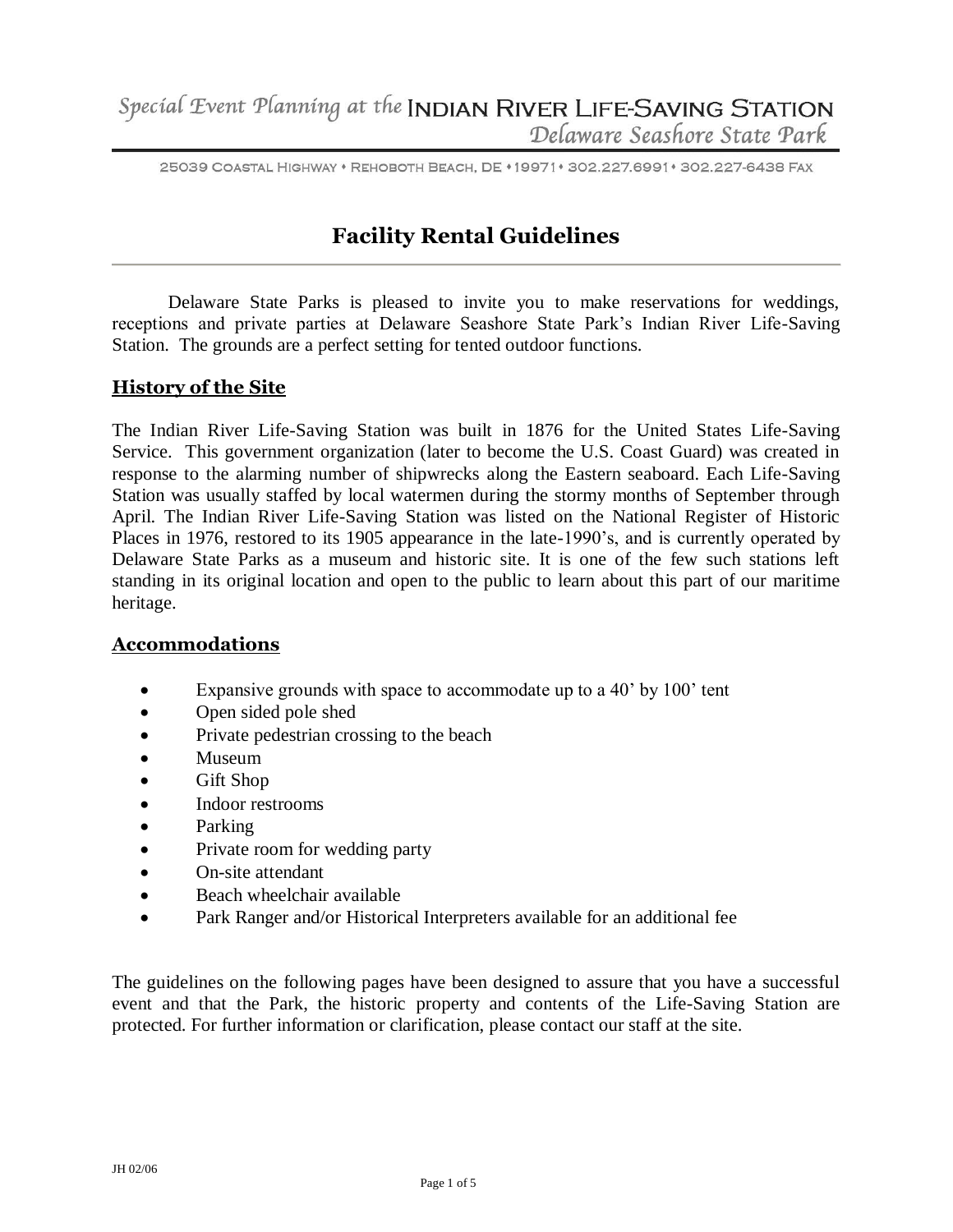# **Making a Reservation**

A reservation packet will be sent to the client upon request. The appropriate forms and signatures, along with a deposit of 50% of the total rental fee must be returned to Indian River Life-Saving Station to confirm the date. (Current fees are listed in the Formal Reservation Agreement.) The balance of the rental fee must be paid in full within 60 days of reserving the date. For reservations accepted within 60 days prior to the event, full payment of the rental fee is required. Reservations are based on a 5 hour event, and may be made by calling the Indian River Life-Saving Station at (302) 227-6991.

# **Availability of Dates**

There are only a limited number of dates available each year to hold private events at the Indian River Life-Saving Station. Operated by Delaware State Parks primarily as a public museum and historic site, the focus of the site remains on the interpretive programming that tells the story of this unique structure and service, and the mission, equipment, and men associated with it. We're happy to be able to offer this setting to interested parties for their own special events but please understand we must limit the number of events that preclude public access. We typically set aside the next years dates of availability about 1 year ahead of next rental season. Since we do not have indoor facilities to rent our rental season is dictated by weather – usually May through October.

## **Maximum Occupancy**

The maximum allowable number of individuals (excluding caterers, vendors, contractors and facility personnel) who may be present at an event is 250.

## **Cancellations and Refunds**

The deposit of 50% of the full fee is non-refundable upon cancellation of an event. If full payment has been made and the event is cancelled more than 30 days prior to the event date, a refund of the remaining balance may be made through the Division of Parks and Recreation via a written request. No refund is available for events cancelled 30 days or fewer from the date of the event.

## **Liabilities / Property Damage**

By renting any of the grounds or facilities, the client agrees to and shall indemnify and save harmless the State of Delaware and the Division of Parks and Recreation from any and all claims, damages, losses, litigation, and expenses arising out of any injury including death, or damage to client's property resulting from an act, omission, or neglect of the client or any of his/her guests or contractors.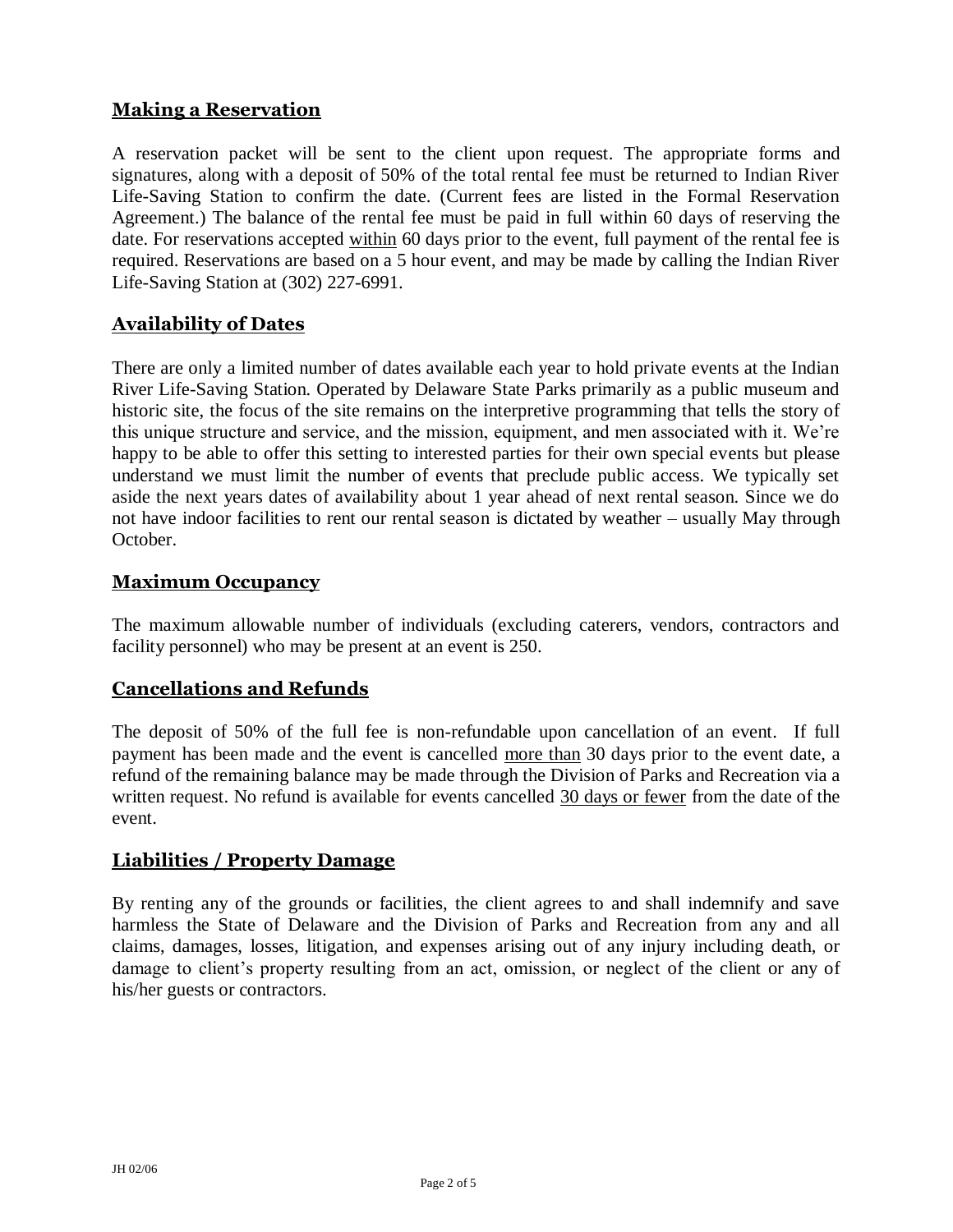# **Banquet Service**

Our certified caterers' list is provided for menu selection and, in some instances, wedding planning. Only those caterers who have been certified by the Delaware State Parks may be used. Catering arrangements are the responsibility of the user. Self catering is not permitted.

## **Tents and Rental Equipment**

Tents are permitted on the grounds at the Life-Saving Station. A certified list of approved rental companies is provided for tenting and all other function furnishings such as tables, chairs and bars. In connection with an event, no tent other than a caterer's or tent vendor's may be used. Tents may not exceed 40' by 100' and are permitted only in designated areas. Additional smaller tents may be permitted depending on space available. Tents must be removed by 10:00 a.m. the day following the scheduled event unless approved by a representative of Delaware Seashore State Park.

## **Set-Up/Breakdown of Chairs, Tables, Equipment, etc.**

No renter or guest of the property shall be permitted to set-up or breakdown tables or chairs on the property during any scheduled event. All events will be scheduled for a maximum of 5 hours and will begin no earlier than 5:00 pm on the scheduled day and conclude no later than 10:00 pm. Set-up can begin no earlier than noon on day of the event and breakdown must be completed within 1 hour after the conclusion of the function. **The property will be closed at 11:00 pm - there is no exception for this rule.** 

#### *Timeline for a typical event – i.e., a Saturday wedding:*

*Friday: afternoon - delivery and set-up of tent, tables, and chairs*

*Saturday:* 

*Noon – caterer and florist allowed on-site to finish site preparation 3 p.m. – close museum to public, wedding party allowed on-site to prepare, musicians allowed on-site to set up, chairs can be set on beach 4 – 4:30 p.m. – guests arrive 5 p.m. – ceremony held on beach 5:30 p.m. – reception begins 10 p.m. – reception over, guests and wedding party exit with their belongings, caterers remain to clean-up*

*11 p.m. – clean-up and packing of caterers equipment complete, IRLSS staff shut down and secure site*

*Sunday:*

*Before 10 a.m., tent vendor/rental company removes tent and any other rental equipment.*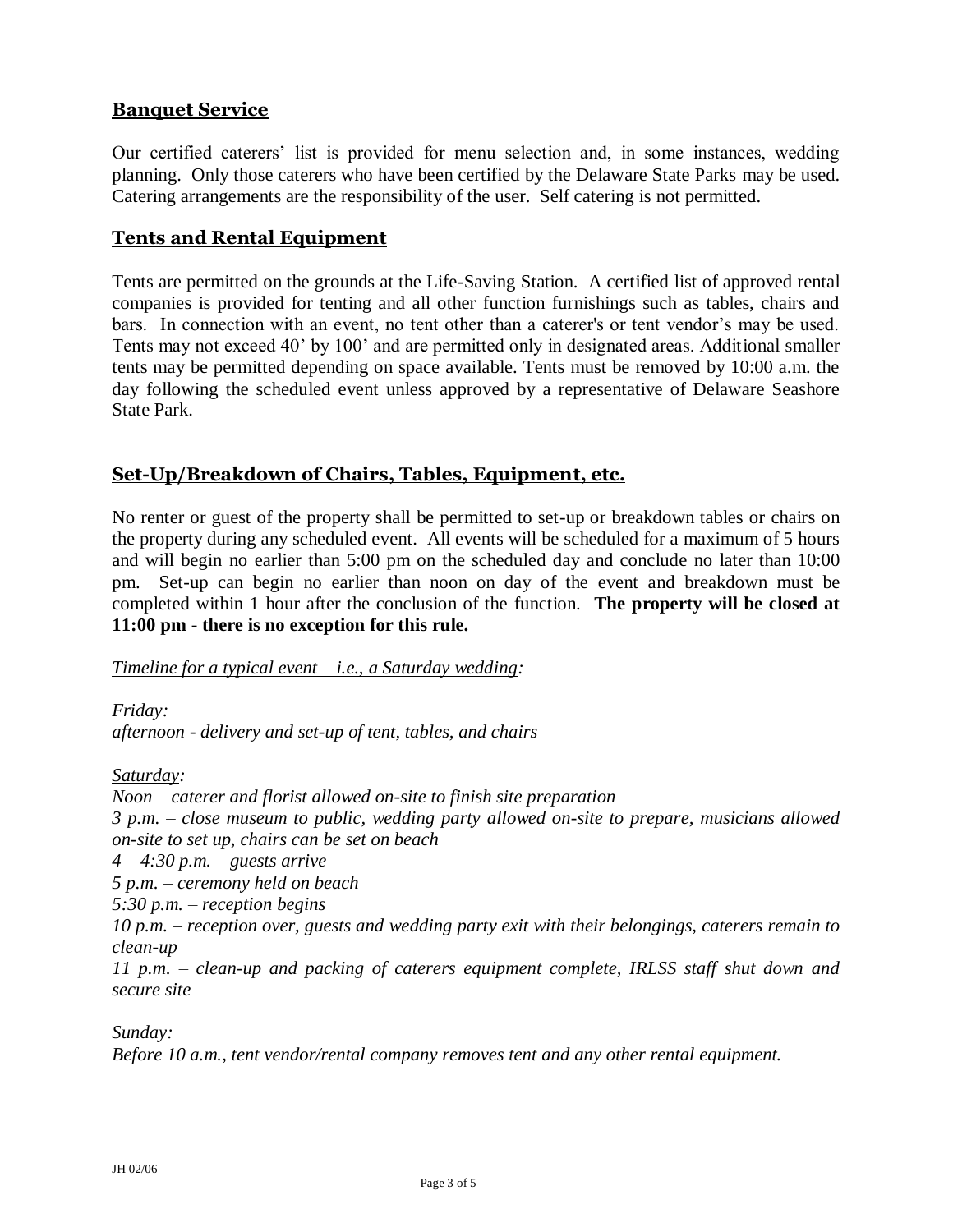# **Ceremonies on the Beach**

A private pedestrian crossing leading from the property is used to access the beach (designated as a 24 hour surf-fishing beach) for ceremonies. Chairs and minimal decorations may be set up for a ceremony during the allotted set-up time (after 3 p.m. on day of event) and must be removed immediately after the ceremony. **Vehicular access to the beach for wedding set-up purposes is limited solely to chair rental vendors during delivery, set-up and breakdown of the chairs. Under no circumstances may a renter, guest, or other vendor (including musicians and florists) transport people, items, or equipment onto the beach by vehicle.**

#### **Advertisements, Press, News Releases and Ticket Sales**

Any printed advertising in any newspaper, brochure, website, etc. for an event held at the Indian River Life-Saving Station shall have prior approval by a Park representative and shall include the correct name and location for the site:

> Indian River Life-Saving Station Museum Delaware Seashore State Park 25039 Coastal Highway Rehoboth Beach, DE 19971

Please send advertisements to [Martina.Adams@state.de.us](Martina.Adams@state.de.us%20) or to the above address for approval prior to distribution. Ticket sales at the door will not be permitted.

#### **Photography**

Within the rented facility, photography may be conducted only in areas specifically rented for the event. No person may move any furnishings or exhibits at the Life-Saving Station for the purpose of photography. Photography shall be allowed on the beach, in the Life-Saving Station and on the grounds at all times when the park is open to the public provided that the photography shall not interfere with the public enjoyment of the park or special interpretative programs. Access to the dunes by members of the rental party, contractors, vendors, photographers, or guests is prohibited.

## **Decorations and Special Effects**

This property and the surrounding environment located within Delaware Seashore State Park are subject to all Delaware State Parks Rules and Regulations. To protect the natural surroundings including our native vegetation and wildlife the following items are prohibited:

Flower petals or flower parts used for decoration or in a ceremony Birdseed, rice or any other uncooked grain product used as part of a ceremony Balloons and Mylar decorations, including water balloons Piñatas or other scattering decorations Sparklers, fireworks and open fires Release of animals (including birds and butterflies) Beverage straws, cocktail straws